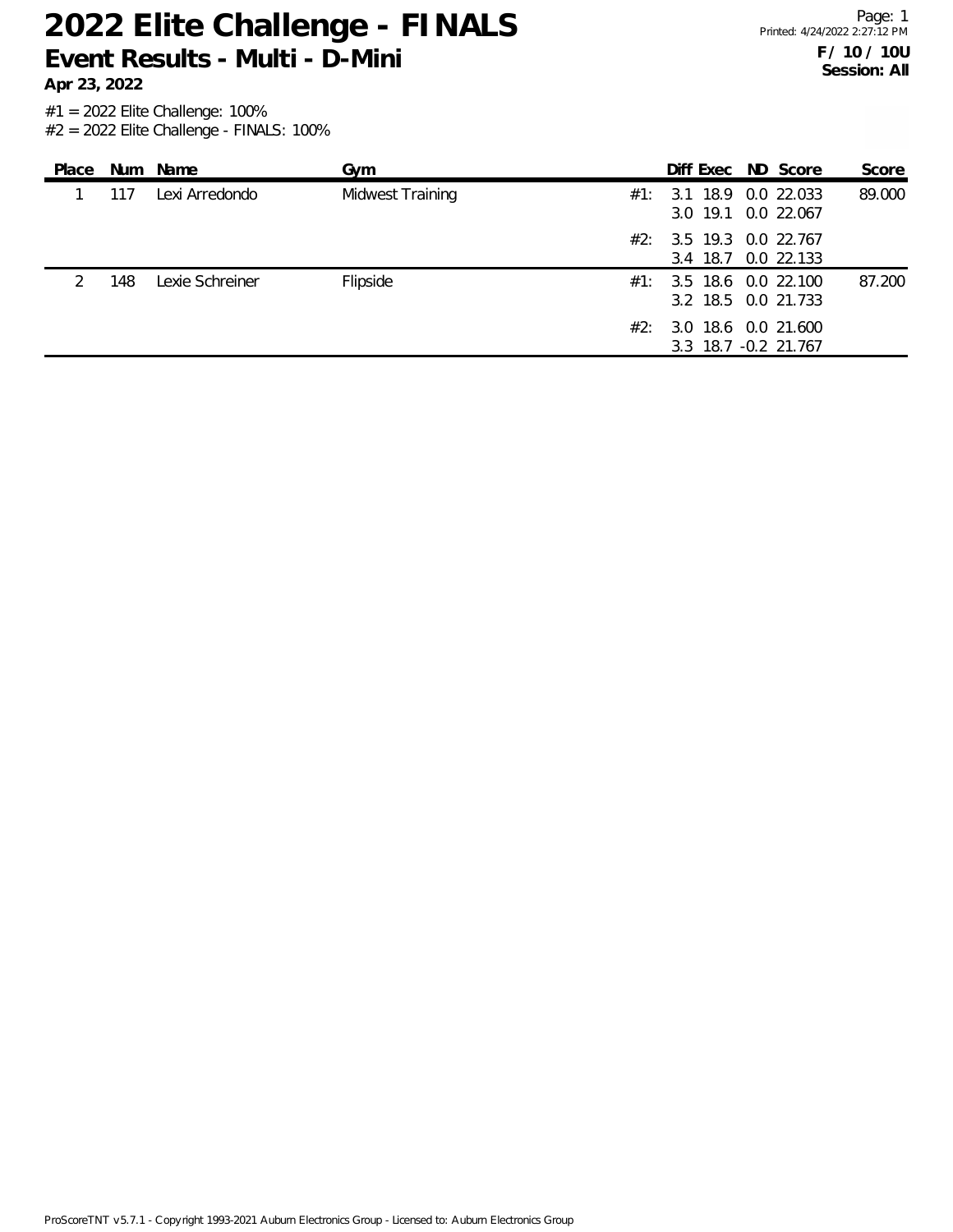**Apr 23, 2022**

| Place          |     | Num Name        | Gym                 | Diff Exec ND Score<br>Score                                             |
|----------------|-----|-----------------|---------------------|-------------------------------------------------------------------------|
| 1              | 131 | Neila Johnson   | Wasatch             | 3.1 18.7 -0.2 21.633<br>86.666<br>#1:<br>18.7 0.0 21.733<br>3.0         |
|                |     |                 |                     | 3.2 18.5 -0.6 21.067<br>#2:<br>3.3<br>18.9<br>0.0 22.233                |
| $\overline{2}$ | 174 | Zarah Lugosi    | <b>EWA Prosper</b>  | 18.6<br>0.0 21.800<br>86.400<br>#1:<br>3.2<br>18.8<br>0.0 21.900<br>3.1 |
|                |     |                 |                     | 2.1 19.2 -0.6 20.700<br>#2:<br>3.0<br>19.0<br>0.0 22.000                |
| 3              | 448 | Victoria Azorov | Legacy Elite        | 16.2 - 0.8 19.800<br>85.567<br>#1:<br>4.4<br>18.3<br>0.0 21.567<br>3.3  |
|                |     |                 |                     | 3.0 18.8<br>0.0 21.800<br>#2:<br>18.8<br>0.0 22.400<br>3.6              |
| 4              | 141 | Ella Odle       | Kris Power Tumbling | 3.2 18.2 -0.2 21.200<br>85.467<br>#1:<br>2.9 18.5<br>0.0 21.367         |
|                |     |                 |                     | $3.1$ 18.4<br>0.0 21.500<br>#2:<br>18.2 - 0.2 21.400<br>3.4             |
| 5              | 146 | Sophie Salvado  | <b>ETA</b>          | 18.1<br>0.0 21.033<br>85.033<br>2.9<br>#1:<br>18.2 - 0.6 20.300<br>2.7  |
|                |     |                 |                     | 18.3<br>#2:<br>0.0 21.733<br>3.4<br>18.9<br>3.1<br>0.0 21.967           |
| 6              | 134 | Ainslee Kline   | Flipside            | 18.1 - 0.2 21.133<br>#1:<br>3.2<br>80.467<br>18.3 - 0.2 21.167<br>3.1   |
|                |     |                 |                     | 2.9 17.5 -0.2 20.167<br>#2:<br>0.6 17.6 -0.2 18.000                     |
| $\overline{7}$ | 108 | Avery Schmidt   | Wasatch             | 18.5 -0.6 21.767<br>79.033<br>3.9<br>#1:<br>18.4<br>0.0 21.400<br>3.0   |
|                |     |                 |                     | 18.7<br>#2:<br>0.0 21.833<br>3.1<br>$0.5$ 13.5<br>0.0 14.033            |
| 8              | 136 | Rory Loe        | Let It Shine        | 16.2 - 2.8 14.500<br>70.900<br>#1:<br>1.1<br>2.9 17.7<br>0.0 20.633     |
|                |     |                 |                     | 0.0 20.300<br>$2.1$ 18.2<br>#2:<br>2.4 13.1<br>0.0 15.467               |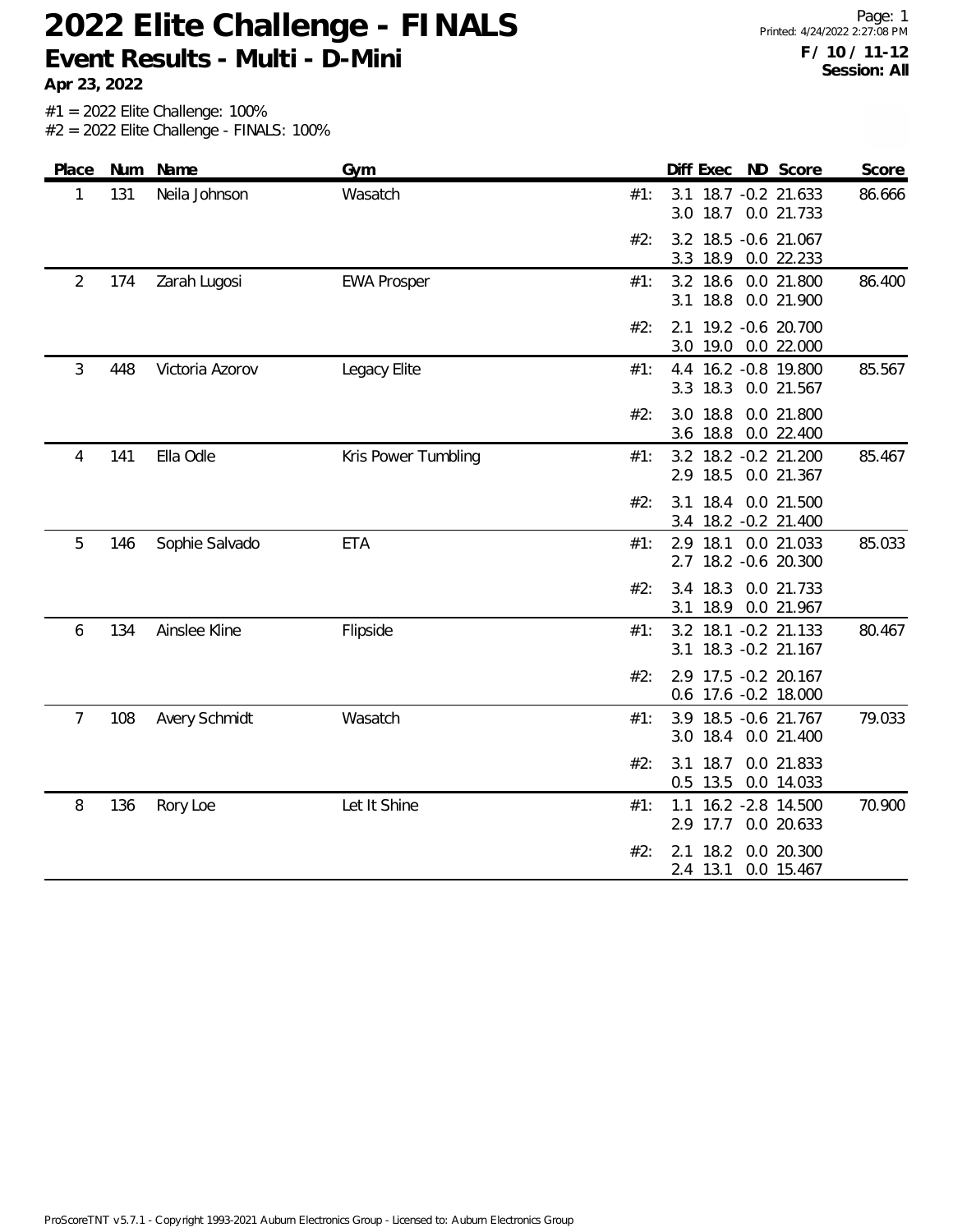**Apr 23, 2022**

#1 = 2022 Elite Challenge: 100%

 $#2 = 2022$  Elite Challenge - FINALS: 100%

| Place          | Num | Name                    | Gym                        |     | Diff Exec<br>ND Score<br>Score                                   |
|----------------|-----|-------------------------|----------------------------|-----|------------------------------------------------------------------|
| 1              | 230 | Anna Katherine Spangler | <b>MTGA</b>                | #1: | 90.233<br>4.8<br>18.2<br>0.0 23.000<br>18.3<br>4.8<br>0.0 23.133 |
|                |     |                         |                            | #2: | 18.7<br>0.0 21.967<br>3.3<br>17.9 - 0.6 22.133<br>4.8            |
| $\overline{2}$ | 235 | Kyla Kapner             | Sonshine Gymnastics        | #1: | 5.2 18.5 -0.2 23.533<br>89.967<br>5.2 18.1 -0.6 22.667           |
|                |     |                         |                            | #2: | 18.8<br>0.0 21.800<br>3.0<br>3.3<br>18.7<br>0.0 21.967           |
| 3              | 229 | McKenzie Petrich        | <b>Ultimate Air</b>        | #1: | 88.467<br>3.5<br>18.7 -0.2 22.033<br>18.9<br>2.9<br>0.0 21.767   |
|                |     |                         |                            | #2: | 18.5<br>0.0 22.067<br>3.6<br>18.2<br>0.0 22.600<br>4.4           |
| 4              | 243 | Sarah Shahidi           | Flip Factory               | #1: | 3.5 19.0<br>88.133<br>0.0 22.500<br>18.9<br>0.0 22.033<br>3.1    |
|                |     |                         |                            | #2: | 18.7<br>2.9<br>0.0 21.633<br>18.5<br>0.0 21.967<br>3.5           |
| 5              | 234 | Amelia Glynn            | CAVU                       | #1: | 18.5 -0.2 21.367<br>84.967<br>3.1<br>18.5<br>0.0 21.767<br>3.3   |
|                |     |                         |                            | #2: | 18.2<br>0.0 20.900<br>2.7<br>3.4 18.1 -0.6 20.933                |
| 6              | 239 | Ava Orders              | <b>Integrity Athletics</b> | #1: | 84.866<br>18.7<br>3.1<br>0.0 21.833<br>3.2 18.3<br>0.0 21.533    |
|                |     |                         |                            | #2: | 17.8 -0.6 19.900<br>2.7<br>3.0<br>18.6 0.0 21.600                |
| 7              | 225 | Ainslee Ridout          | <b>Dynamic Gymnastics</b>  | #1: | 79.633<br>18.1<br>0.0 22.033<br>3.9<br>18.3<br>0.0 21.867<br>3.6 |
|                |     |                         |                            | #2: | 18.5<br>3.3<br>0.0 21.833<br>13.2<br>0.0 13.900<br>0.7           |
| 8              | 231 | Kyndal Callender        | <b>EWA Prosper</b>         | #1: | 18.2 -0.2 21.100<br>42.700<br>3.1<br>3.2 18.4 0.0 21.600         |
|                |     |                         |                            | #2∙ | 0.0 0.0 0.0 0.000<br>0.0<br>$0.0$ $0.0$ $0.000$                  |
| 9              | 220 | Amanda Coes             | So Cal TTC                 | #1: | 3.5 18.5 0.0 22.033<br>42.500<br>3.2 17.5 -0.2 20.467            |
|                |     |                         |                            | #2: | $0.0$ $0.0$ $0.000$<br>0.0<br>$0.0\quad 0.0$<br>0.0<br>0.000     |
| 10             | 232 | Sarah Fila              | <b>Dulles Gymnastics</b>   | #1: | 3.1 18.1 -0.2 21.033<br>42.433<br>3.2 18.4 -0.2 21.400           |
|                |     |                         |                            | #2: | $0.0\quad 0.0$<br>0.000<br>0.0<br>$0.0\quad 0.0$<br>0.000<br>0.0 |
| 11             | 442 | Phoebe Evans            | <b>Silver Stars</b>        | #1: | 2.7 18.2 0.0 20.900<br>42.133<br>3.1 18.7 -0.6 21.233            |
|                |     |                         |                            | #2: | $0.0\quad 0.0$<br>0.000<br>0.0<br>$0.0\quad 0.0$<br>0.000<br>0.0 |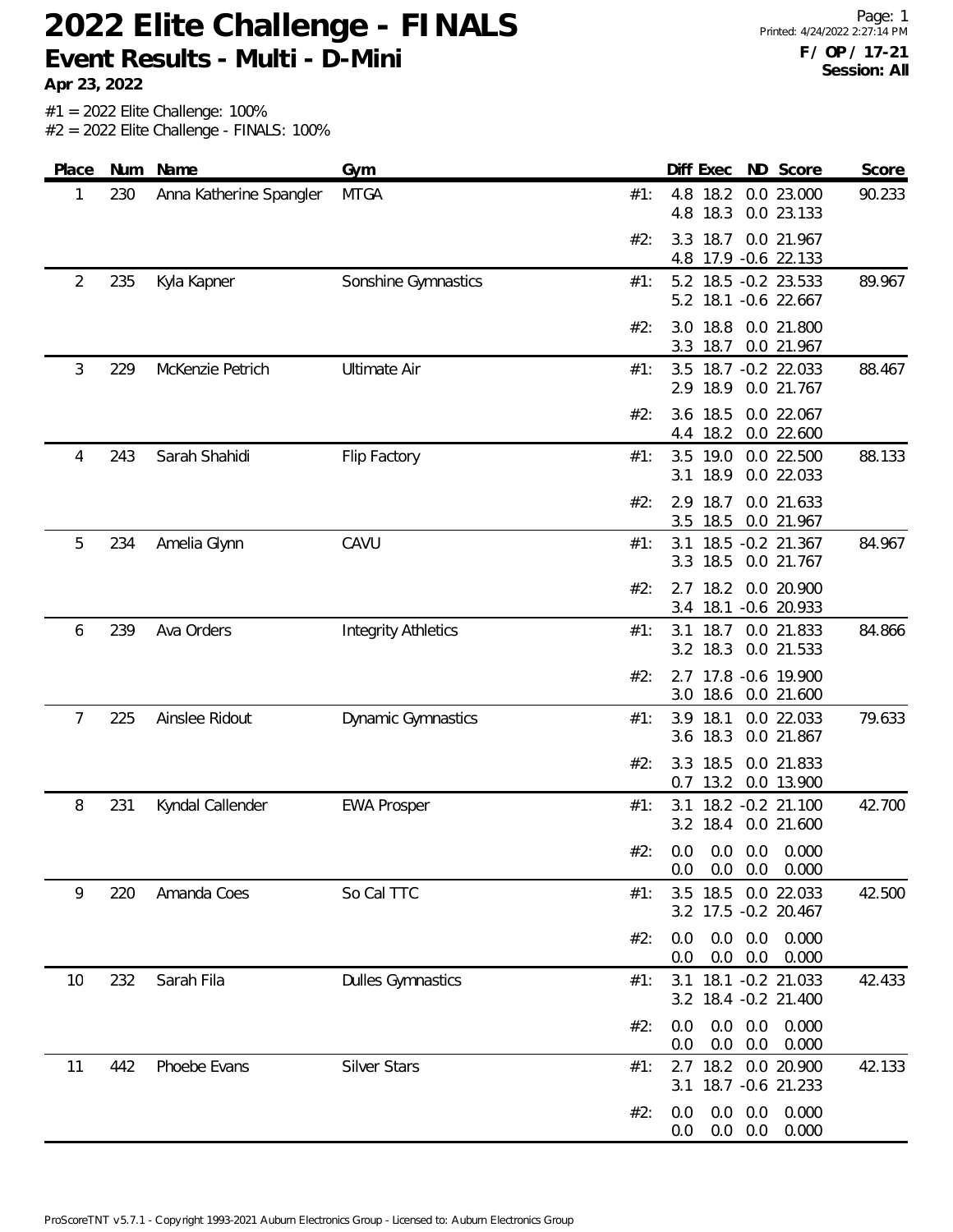**Apr 23, 2022**

Page: 2 Printed: 4/24/2022 2:27:14 PM **F / OP / 17-21 Session: All**

#1 = 2022 Elite Challenge: 100%  $#2 = 2022$  Elite Challenge - FINALS: 100%

| Place |     | Num Name     | Gym                      |     |                                                      |            | Diff Exec ND Score                                  | Score  |
|-------|-----|--------------|--------------------------|-----|------------------------------------------------------|------------|-----------------------------------------------------|--------|
| 12    | 240 | Lauren Primm | <b>Aspire Gymnastics</b> |     |                                                      |            | $\#1$ : 3.0 18.5 0.0 21.467<br>2.7 18.5 -0.6 20.633 | 42.100 |
|       |     |              | #2:                      |     | $0.0\quad 0.0\quad 0.0$<br>$0.0 \quad 0.0 \quad 0.0$ |            | 0.000<br>0.000                                      |        |
| 13    | 227 | Carris Coe   | Tumble Tech<br>#1:       | 0.0 | $0.0 \quad 0.0$                                      |            | 0.000<br>4.4 17.7 -0.2 21.933                       | 21.933 |
|       |     |              | #2:                      | 0.0 | $0.0 \quad 0.0$<br>0.0                               | 0.0<br>0.0 | 0.000<br>0.000                                      |        |

ProScoreTNT v5.7.1 - Copyright 1993-2021 Auburn Electronics Group - Licensed to: Auburn Electronics Group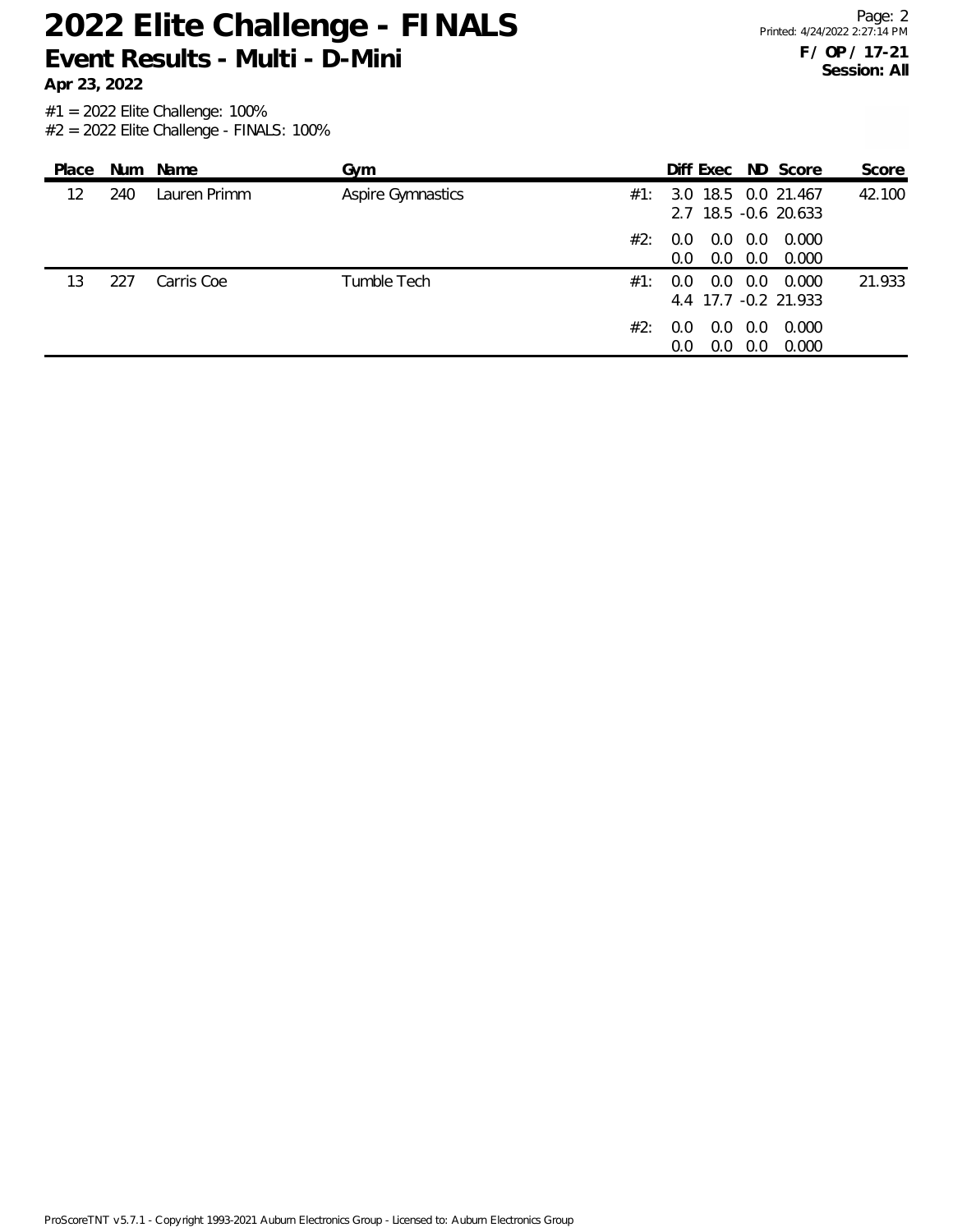|   |     | Rank Num Name/Gym            |     | Exec Diff |  | ND Score           | Total  |
|---|-----|------------------------------|-----|-----------|--|--------------------|--------|
|   | 292 | Kennedi Roberts              |     | #1: 18.1  |  | $4.8 - 0.6$ 22.267 | 45.600 |
|   |     | Southlake Gymnastics Academy |     | #2: 18.5  |  | 4.8 0.0 23.333     |        |
| 2 | 297 | Chandler Graham              |     | #1: 18.9  |  | 3.0 0.0 21.867     | 44.234 |
|   |     | All American Gymnastics      |     | #2: 18.7  |  | 3.7 0.0 22.367     |        |
| 3 | 288 | Lexie Danko                  |     | #1: 16.8  |  | $3.9 - 0.2$ 20.500 | 40.833 |
|   |     | World Elite                  |     | #2: 17.9  |  | 2.4 0.0 20.333     |        |
| 4 | 332 | Skye Hawk                    | #1: | 0.0       |  | $0.0$ _ $-$ 0.000  | 23.400 |
|   |     | Eagle Gymnastics Academy     |     | #2: 18.6  |  | 4.8 0.0 23.400     |        |

ProScoreTNT v5.7.1 - Copyright 1993-2021 Auburn Electronics Group - Licensed to: Auburn Electronics Group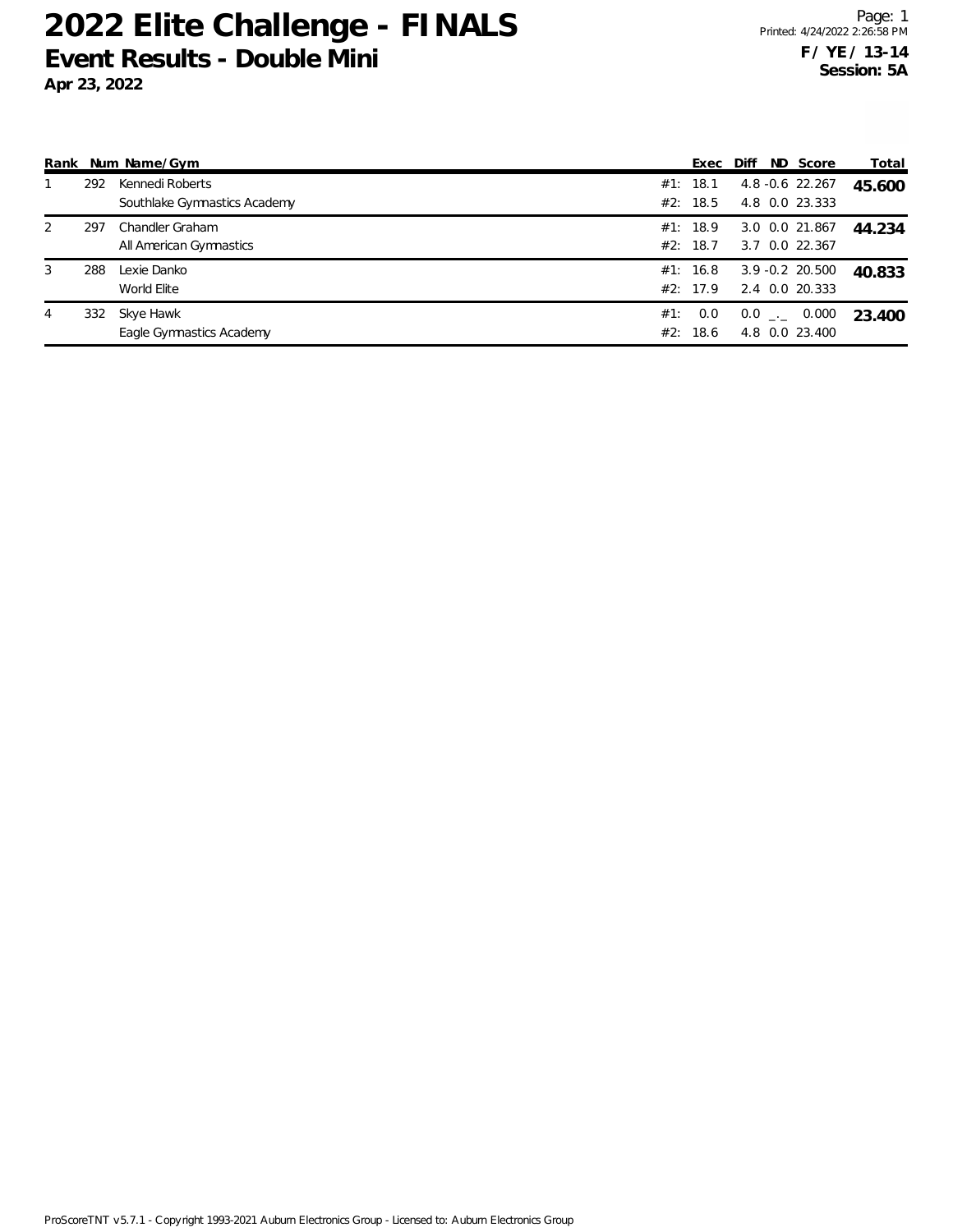|                |     | Rank Num Name/Gym                                       |     | Exec                 | Diff | ND Score                                    | Total  |
|----------------|-----|---------------------------------------------------------|-----|----------------------|------|---------------------------------------------|--------|
|                | 198 | Rosalie Thongphay<br><b>USA Youth Fitness Center</b>    |     | #1: 18.4<br>#2: 18.4 |      | $6.4 - 0.2$ 24.600<br>$6.0 -0.2$ 24.200     | 48.800 |
| 2              | 209 | Leah Edelman<br>Elite Trampoline Academy                |     | #1: 18.2<br>#2: 18.9 |      | 4.8 - 0.2 22.800<br>5.6 -0.6 23.933         | 46.733 |
| 3              | 196 | <b>Blake Graham</b><br>All American Gymnastics          |     | #1: 18.6<br>#2: 18.5 |      | 4.4 $\qquad$ 23.000<br>3.7 0.0 22.167       | 45.167 |
| 4              | 205 | Samantha Breckenridge<br>Kris Power Tumbling            |     | #1: 18.8<br>#2: 18.6 |      | 3.0 -0.6 21.200<br>5.6 -0.6 23.600          | 44.800 |
| 5              | 216 | Isabella Pansano<br>World Champions Centre              |     | #1: 18.4<br>#2: 19.2 |      | 3.7 -0.2 21.900<br>3.5 0.0 22.700           | 44.600 |
| 6              | 215 | Clara McNew<br>Fondulac Flyers                          |     | #1: 18.1<br>#2: 18.3 |      | 4.8 0.0 22.867<br>$3.5 - 0.6$ 21.167        | 44.034 |
| $\overline{7}$ | 219 | <b>Emily Landers</b><br><b>Top Star Training Center</b> |     | #1: 13.0<br>#2: 16.6 |      | $2.8$ _._ 15.800<br>3.9 -0.8 19.700         | 35.500 |
| 8              | 193 | Isabella Bowman<br><b>Integrity Athletics</b>           | #2: | #1: 13.2<br>0.0      |      | $2.0$ $_{\sim}$ 15.200<br>$0.0$ _ $-$ 0.000 | 15.200 |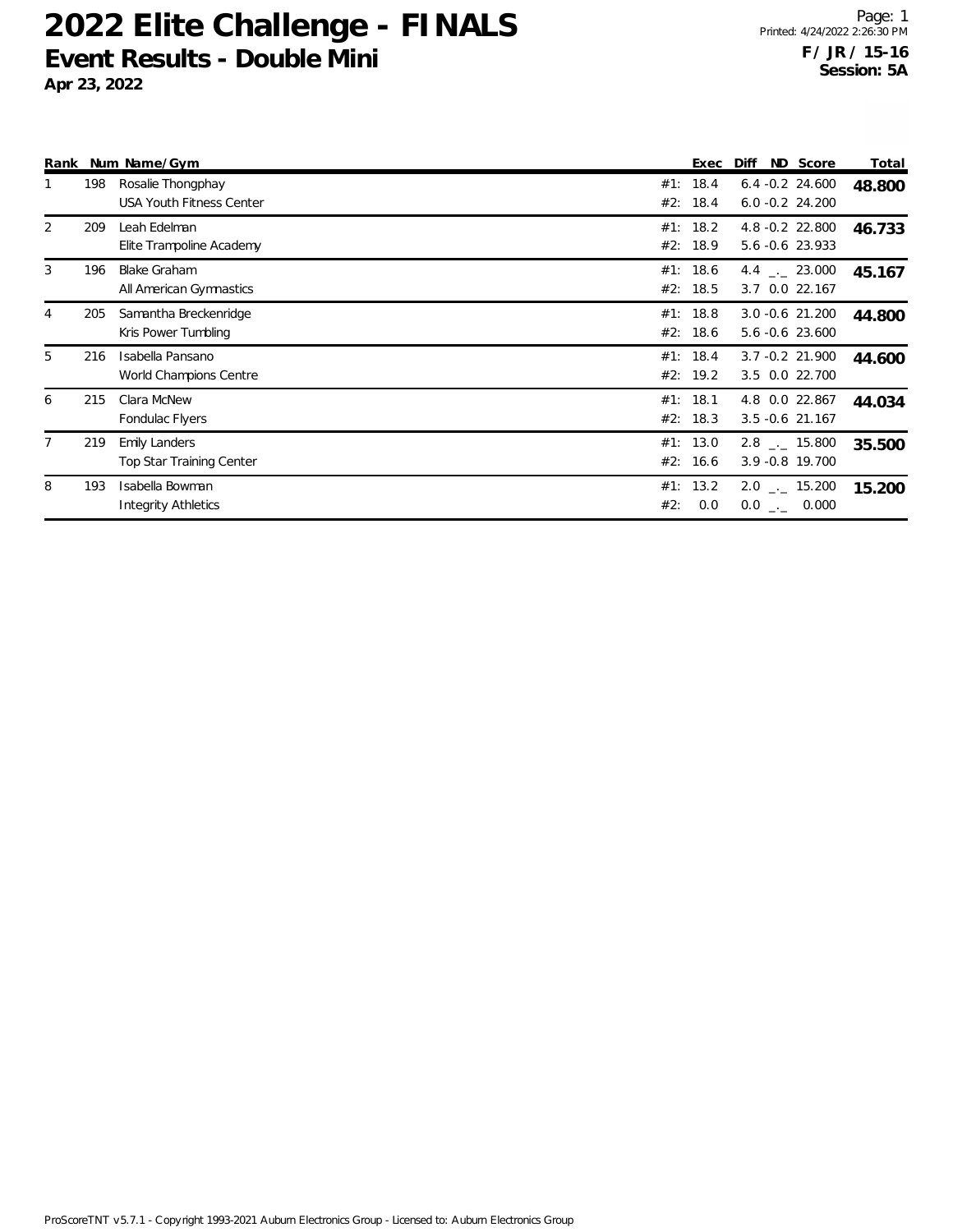**Apr 23, 2022**

#1 = 2022 Elite Challenge: 100%

 $#2 = 2022$  Elite Challenge - FINALS: 100%

| Place |     | Num Name                   | Gym                        |            | Diff Exec ND Score                                               | Score  |
|-------|-----|----------------------------|----------------------------|------------|------------------------------------------------------------------|--------|
| 1     | 142 | Rafi Pikofsky-Christiansen | Dynamite Gymnastics        | #1:        | 4.8<br>18.2<br>0.0 23.000<br>18.3<br>0.0 22.733<br>4.4           | 90.766 |
|       |     |                            |                            | #2:        | 4.4 18.3<br>0.0 22.733<br>18.6<br>0.0 22.300<br>3.7              |        |
| 2     | 147 | Mason Sargel               | <b>Integrity Athletics</b> | #1:        | 19.2<br>3.3<br>0.0 22.500<br>18.3 - 0.6 22.467<br>4.8            | 88.801 |
|       |     |                            |                            | #2:        | 3.2 18.7<br>0.0 21.867<br>18.9<br>3.1<br>0.0 21.967              |        |
| 3     | 113 | Carter Garn                | Wasatch                    | #1:        | 3.9 18.4 0.0 22.300<br>18.5<br>0.0 21.467<br>3.0                 | 88.600 |
|       |     |                            |                            | #2:        | 3.3 18.4<br>0.0 21.700<br>18.3<br>0.0 23.133<br>4.8              |        |
| 4     | 166 | Gavin Moore                | Legacy T&T                 | #1:        | 3.1 19.0<br>0.0 22.100<br>3.5 18.7<br>0.0 22.167                 | 87.500 |
|       |     |                            |                            | #2:        | 2.9 18.5<br>0.0 21.433<br>18.0 -0.6 21.800<br>4.4                |        |
| 5     | 112 | Cole Bianca                | Wcc                        | #1:        | 3.9<br>18.4<br>0.0 22.300<br>18.2<br>0.0 21.700<br>3.5           | 86.567 |
|       |     |                            |                            | #2:        | 18.3<br>0.0 21.867<br>3.6<br>18.0<br>0.0 20.700<br>2.7           |        |
| 6     | 123 | <b>Boden Courtney</b>      | <b>NVG</b>                 | #1:        | 3.7 18.4 0.0 22.100<br>3.2 18.3 -0.8 20.667                      | 86.534 |
|       |     |                            |                            | #2:        | 18.6 0.0 22.100<br>3.5<br>4.4 17.5 -0.2 21.667                   |        |
| 7     | 153 | Aidan Wittenberg           | Flip Factory               | #1:        | 3.7 18.0 -0.6 21.100<br>4.4 17.9 0.0 22.267                      | 81.033 |
|       |     |                            |                            | #2:        | 18.1 - 0.8 20.333<br>3.0<br>18.1 - 2.0 17.333<br>1.2             |        |
| 8     | 175 | <b>Tripp Stokes</b>        | <b>NSB</b>                 | #1:        | 18.3 - 0.2 20.833<br>2.7<br>3.6 18.6 0.0 22.200                  | 65.133 |
|       |     |                            |                            | $#2 \cdot$ | 3.5 18.6 0.0 22.100<br>$0.0$ $0.0$ $0.000$<br>0.0                |        |
| 9     | 170 | Alex Rozenshteyn           | <b>ETA</b>                 | #1:        | 2.7 18.5 -0.6 20.567<br>3.3 18.7 0.0 21.967                      | 42.534 |
|       |     |                            |                            | #2:        | 0.0<br>$0.0\quad 0.0$<br>0.000<br>$0.0\quad 0.0$<br>0.000<br>0.0 |        |
| 10    | 145 | Kanye Rodgers              | Twiststars                 | #1:        | 2.7 17.9 -0.2 20.433<br>2.9 18.3 0.0 21.167                      | 41.600 |
|       |     |                            |                            | #2:        | $0.0\quad 0.0$<br>0.000<br>0.0<br>$0.0\quad 0.0$<br>0.000<br>0.0 |        |
| 11    | 115 | Tyse Love                  | Elmwood                    | #1:        | 18.9 - 0.2 21.767<br>3.1<br>1.7 18.7 -2.0 18.367                 | 40.134 |
|       |     |                            |                            | #2:        | $0.0\quad 0.0$<br>0.000<br>0.0<br>$0.0\quad 0.0$<br>0.000<br>0.0 |        |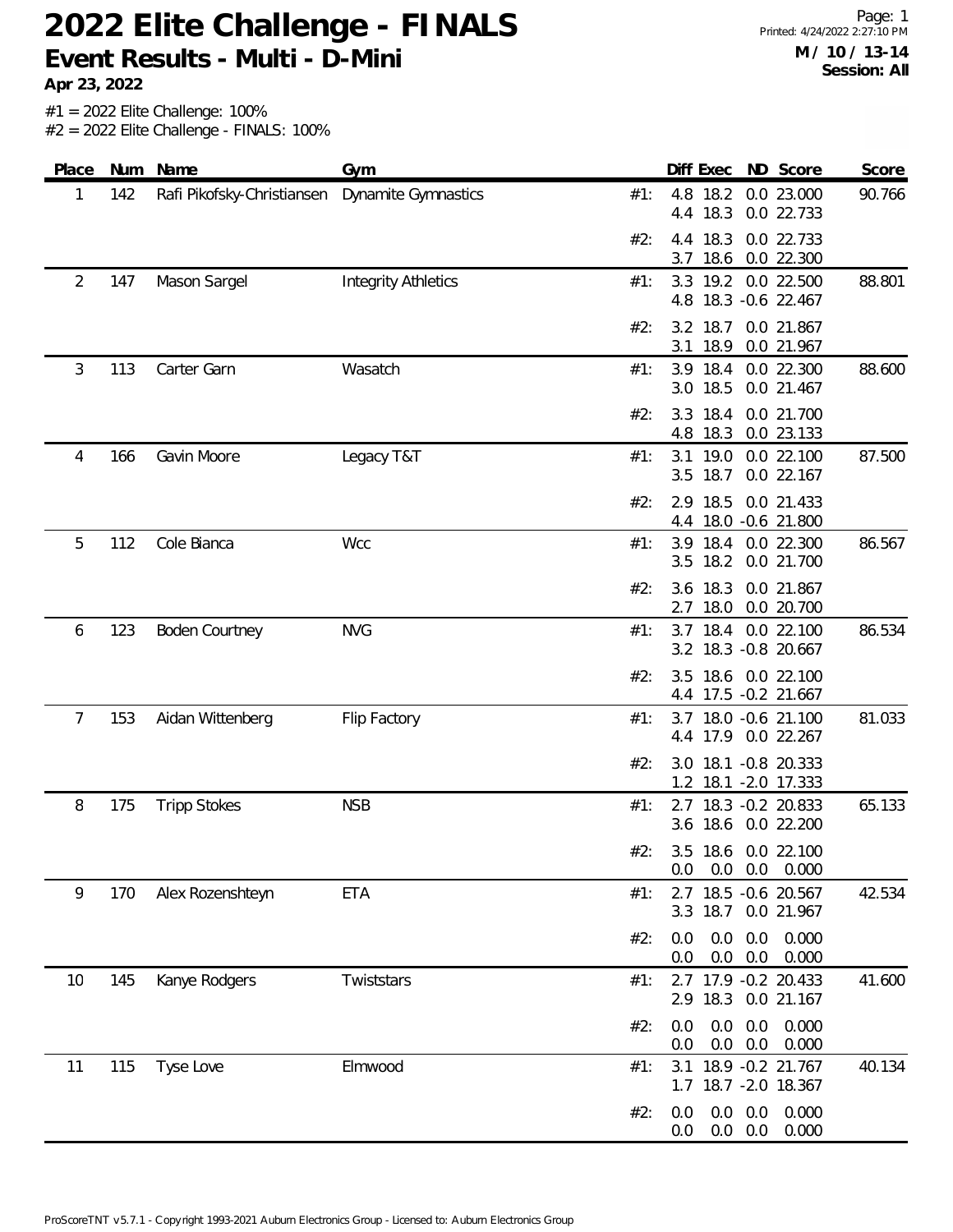**Apr 23, 2022**

| Place | Num | Name           | Gym                       |     | Diff Exec ND Score                 |            |                          | Score  |
|-------|-----|----------------|---------------------------|-----|------------------------------------|------------|--------------------------|--------|
| 12    | 109 | AJ Thomas      | <b>Dynamic Gymnastics</b> | #1: | 2.4 13.3<br>5.6 18.7               |            | 0.0 15.667<br>0.0 24.333 | 40.000 |
|       |     |                |                           | #2: | 0.0<br>0.0<br>0.0<br>0.0           | 0.0<br>0.0 | 0.000<br>0.000           |        |
| 13    | 446 | Emmanuel Riley | Flip City South           | #1: | 13.1<br>0.6<br>$3.5$ 18.5          |            | 0.0 13.667<br>0.0 22.033 | 35.700 |
|       |     |                |                           | #2: | 0.0<br>0.0<br>0.0<br>0.0           | 0.0<br>0.0 | 0.000<br>0.000           |        |
| 14    | 171 | Zackrey Whaley | <b>MTGA</b>               | #1: | 0.0<br>0.0<br>3.4 18.6 -0.2 21.800 | 0.0        | 0.000                    | 21.800 |
|       |     |                |                           | #2: | 0.0<br>$0.0^{\circ}$<br>0.0<br>0.0 | 0.0<br>0.0 | 0.000<br>0.000           |        |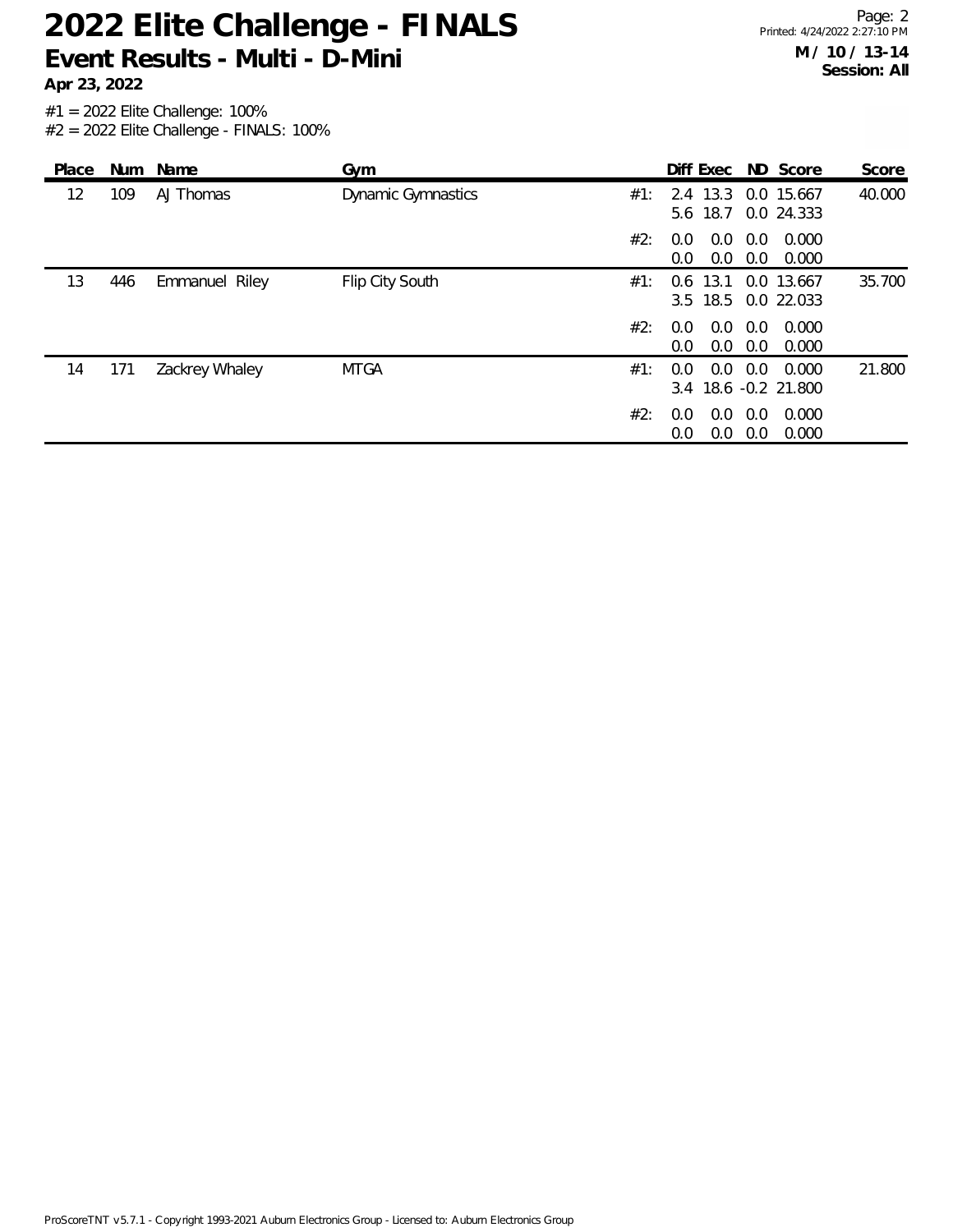**Apr 23, 2022**

Page: 1 Printed: 4/24/2022 2:27:06 PM **M / 10 / 15-16 Session: All**

| Place          | <b>Num</b> | Name                  | Gym                     |     | Diff Exec                           |                   | ND Score                           | Score  |
|----------------|------------|-----------------------|-------------------------|-----|-------------------------------------|-------------------|------------------------------------|--------|
| 1              | 104        | Malachi Jackson       | Skywalkers              | #1: | 5.2 18.3 -0.6 22.867<br>5.2 18.3    |                   | 0.0 23.533                         | 91.133 |
|                |            |                       |                         | #2: | 18.1<br>4.4<br>18.8<br>3.4          |                   | 0.0 22.533<br>0.0 22.200           |        |
| $\overline{2}$ | 105        | Asher Little          | High Altitude           | #1: | 4.8 18.5 0.0 23.333<br>5.6          |                   | 18.3 - 0.8 23.133                  | 90.166 |
|                |            |                       |                         | #2: | 18.5<br>3.5<br>4.8 17.7 -0.8 21.733 |                   | 0.0 21.967                         |        |
| 3              | 156        | Hudson Huggins        | World Elite             | #1: | 5.2 18.1<br>18.1<br>4.8             |                   | 0.0 23.333<br>0.0 22.933           | 90.132 |
|                |            |                       |                         | #2: | 18.7<br>4.4<br>18.3<br>2.4          |                   | 0.0 23.133<br>0.0 20.733           |        |
| 4              | 130        | Hudson Hensley        | Airbenders              | #1: | 4.4<br>18.2<br>4.4                  |                   | 18.2 - 0.2 22.400<br>0.0 22.600    | 88.067 |
|                |            |                       |                         | #2: | 18.0<br>3.6<br>18.1<br>3.4          |                   | 0.0 21.600<br>0.0 21.467           |        |
| 5              | 137        | Koa Luu               | <b>Stars Gymnastics</b> | #1: | 3.7<br>18.1<br>18.3<br>4.4          |                   | 0.0 21.767<br>0.0 22.667           | 87.600 |
|                |            |                       |                         | #2: | 18.5<br>3.1<br>4.4                  |                   | 0.0 21.633<br>17.7 -0.6 21.533     |        |
| 6              | 149        | Jack Stefan           | Rays TnT                | #1: | 3.1 18.6<br>18.9<br>3.3             |                   | 0.0 21.700<br>0.0 22.233           | 87.266 |
|                |            |                       |                         | #2: | 18.8<br>3.0<br>18.3<br>3.2          |                   | 0.0 21.800<br>0.0 21.533           |        |
| 7              | 157        | Samuel Sheyman        | Tornado Sport Club      | #1: | 3.1<br>18.6<br>3.0                  |                   | 18.3 - 0.6 20.833<br>0.0 21.600    | 86.366 |
|                |            |                       |                         | #2: | 18.3<br>3.3<br>3.5 18.8             |                   | 0.0 21.633<br>0.0 22.300           |        |
| 8              | 159        | <b>Tyler Tolerico</b> | Elevated                | #1: | 5.2<br>18.1<br>4.8                  |                   | 18.1 -1.0 22.267<br>0.0 22.933     | 66.733 |
|                |            |                       |                         | #2: | 0.0<br>0.0                          | 0.0               | 3.6 18.5 -0.6 21.533<br>0.000      |        |
| 9              | 122        | Bennett Church        | Southlake Gymnastics    | #1: | 13.1<br>2.4<br>4.8                  |                   | 0.0 15.467<br>18.1 - 0.6 22.333    | 37.800 |
|                |            |                       |                         | #2: | 0.0<br>0.0<br>0.0                   | 0.0<br>0.0<br>0.0 | 0.000<br>0.000                     |        |
| 10             | 152        | Camden Weddle         | <b>EWA Prosper</b>      | #1: | 2.0 13.1                            |                   | 3.1 18.4 -0.6 20.900<br>0.0 15.133 | 36.033 |
|                |            |                       |                         | #2: | 0.0<br>0.0<br>0.0<br>$0.0\,$        | 0.0<br>0.0        | 0.000<br>0.000                     |        |
| 11             | 103        | Justin Booker-Kincaid | Elite World             | #1: | 0.0<br>4.4                          | 0.0<br>0.0        | 0.000<br>18.3 - 0.8 21.933         | 21.933 |
|                |            |                       |                         | #2: | 0.0<br>0.0<br>0.0                   | 0.0<br>0.0<br>0.0 | 0.000<br>0.000                     |        |
|                |            |                       |                         |     |                                     |                   |                                    |        |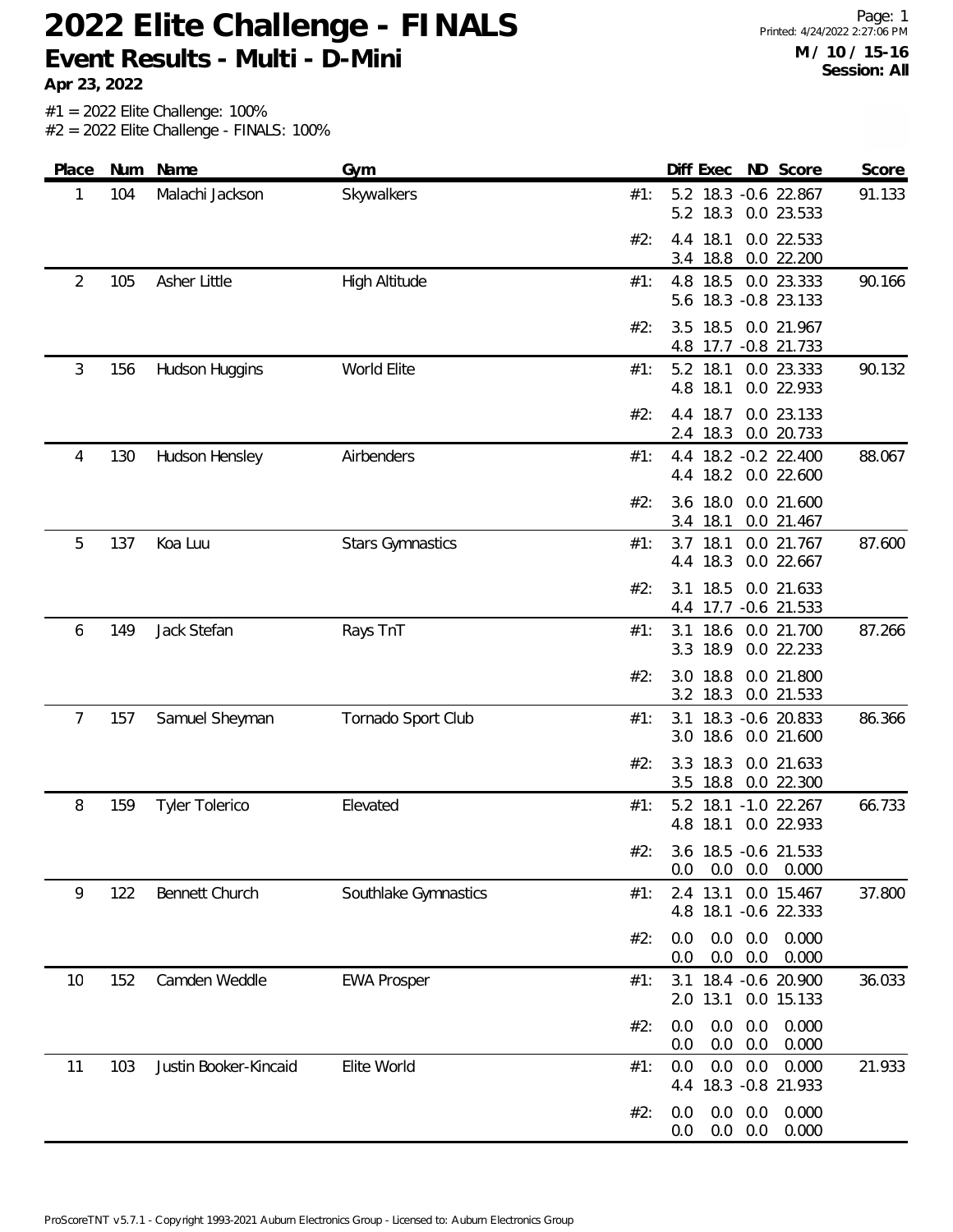**Apr 23, 2022**

| Place | Num | Name                   | Gym                        | Diff Exec ND Score<br>Score                                            |
|-------|-----|------------------------|----------------------------|------------------------------------------------------------------------|
| 1     | 242 | Rowan Deakin           | World Elite                | 7.2 18.9 -0.8 25.333<br>96.200<br>#1:<br>7.2 17.9 -0.8 24.267          |
|       |     |                        |                            | 7.6 17.9 -0.8 24.733<br>#2:<br>18.3 -0.6 21.867<br>4.2                 |
| 2     | 236 | Hayden Kline           | Flipside                   | 5.2 18.6 -0.6 23.200<br>91.066<br>#1:<br>5.2 18.8 -0.6 23.400          |
|       |     |                        |                            | 18.9<br>0.0 22.133<br>#2:<br>3.2<br>18.1<br>$-0.6$ 22.333<br>4.8       |
| 3     | 238 | Kable Moore            | <b>USA Dynamites</b>       | 17.9 0.0 23.067<br>88.800<br>#1:<br>5.2<br>16.2 - 0.8 21.400<br>6.0    |
|       |     |                        |                            | 18.3 - 0.8 22.333<br>#2:<br>4.8<br>18.2 -1.0 22.000<br>4.8             |
| 4     | 228 | Jack Collard           | <b>Silver Stars</b>        | 5.2 17.9 -0.2 22.867<br>88.600<br>#1:<br>18.3 - 1.0 22.133<br>4.8      |
|       |     |                        |                            | 18.6 0.0 22.100<br>3.5<br>#2:<br>18.4 - 0.6 21.500<br>3.7              |
| 5     | 233 | <b>Brandon Frasure</b> | <b>Integrity Athletics</b> | 85.800<br>#1:<br>18.2 - 0.8 21.800<br>4.4<br>18.1 - 0.2 19.133<br>1.2  |
|       |     |                        |                            | #2:<br>18.2<br>0.0 22.600<br>4.4<br>3.4 18.9<br>0.0 22.267             |
| 6     | 221 | Seth Landrum           | Airbenders                 | 84.800<br>17.9<br>0.0 22.667<br>#1:<br>4.8<br>4.8 17.8 -0.8 21.800     |
|       |     |                        |                            | #2:<br>18.3 - 0.2 18.833<br>0.7<br>18.4 - 0.2 21.500<br>3.3            |
| 7     | 223 | Daniel Sjafiroeddin    | <b>Desert Gymcats</b>      | 18.5 -0.2 23.533<br>68.366<br>#1:<br>5.2<br>0.0<br>0.0<br>0.0<br>0.000 |
|       |     |                        |                            | #2:<br>18.9 - 0.8 21.233<br>3.1<br>18.8  0.0  23.600<br>4.8            |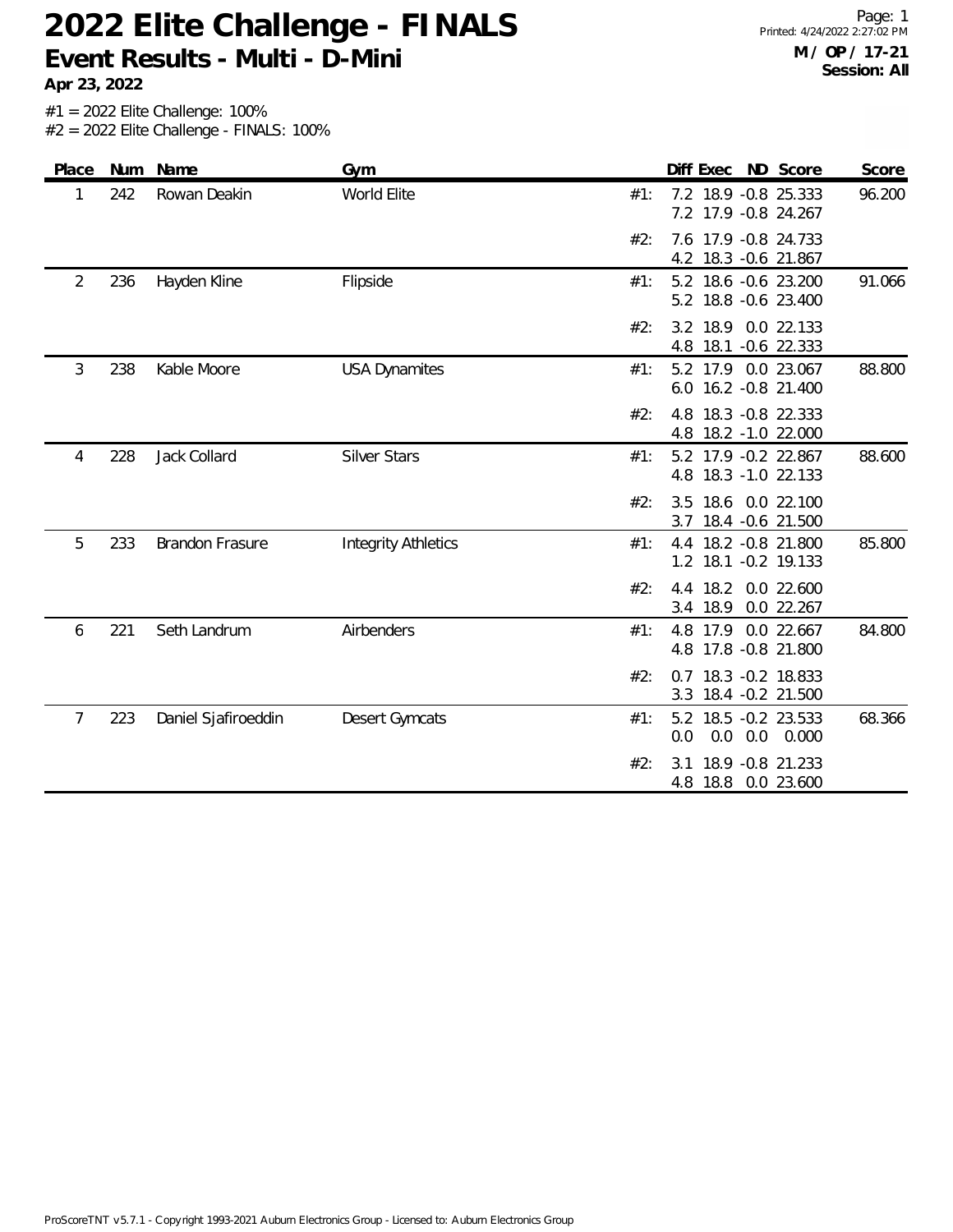**Apr 23, 2022**

| Place | Num Name           | Gvm                        | Diff Exec ND Score                                   |  | Score  |
|-------|--------------------|----------------------------|------------------------------------------------------|--|--------|
|       | 224 Keith Eldridge | <b>Integrity Athletics</b> | $\#1$ : 2.4 13.2 -0.2 15.400<br>2.8 18.0 -0.4 20.400 |  | 73.167 |
|       |                    |                            | #2: 0.9 13.2 0.0 14.100<br>4.8 18.5 0.0 23.267       |  |        |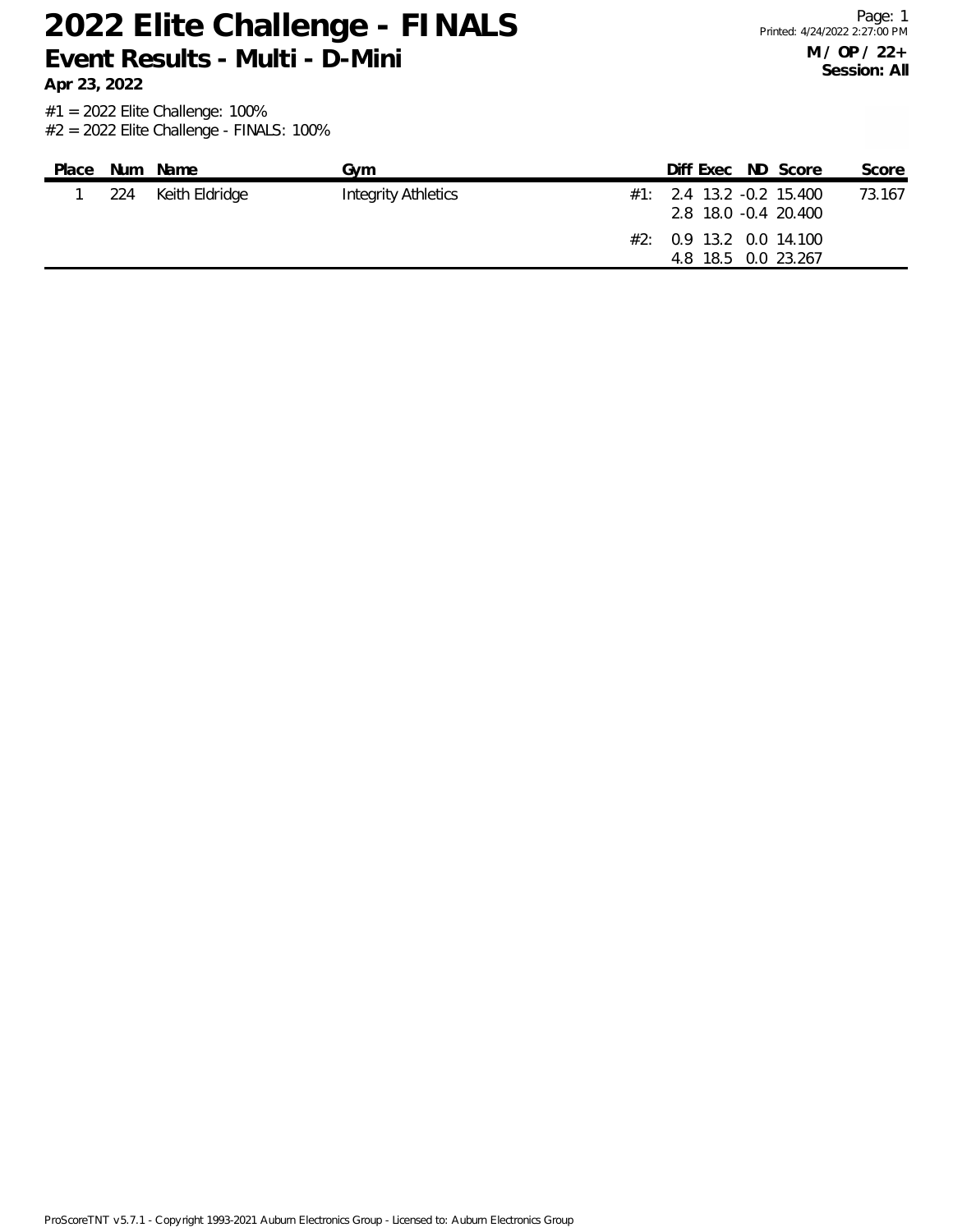**Apr 23, 2022**

|  | Rank Num Name/Gym |  |  | Exec Diff ND Score          | Total                           |
|--|-------------------|--|--|-----------------------------|---------------------------------|
|  | 287 Michael Sofia |  |  |                             | #1: 18.5 3.4 -0.6 21.267 43.167 |
|  | Flip Factory      |  |  | $\#2$ : 18.4 3.5 0.0 21.900 |                                 |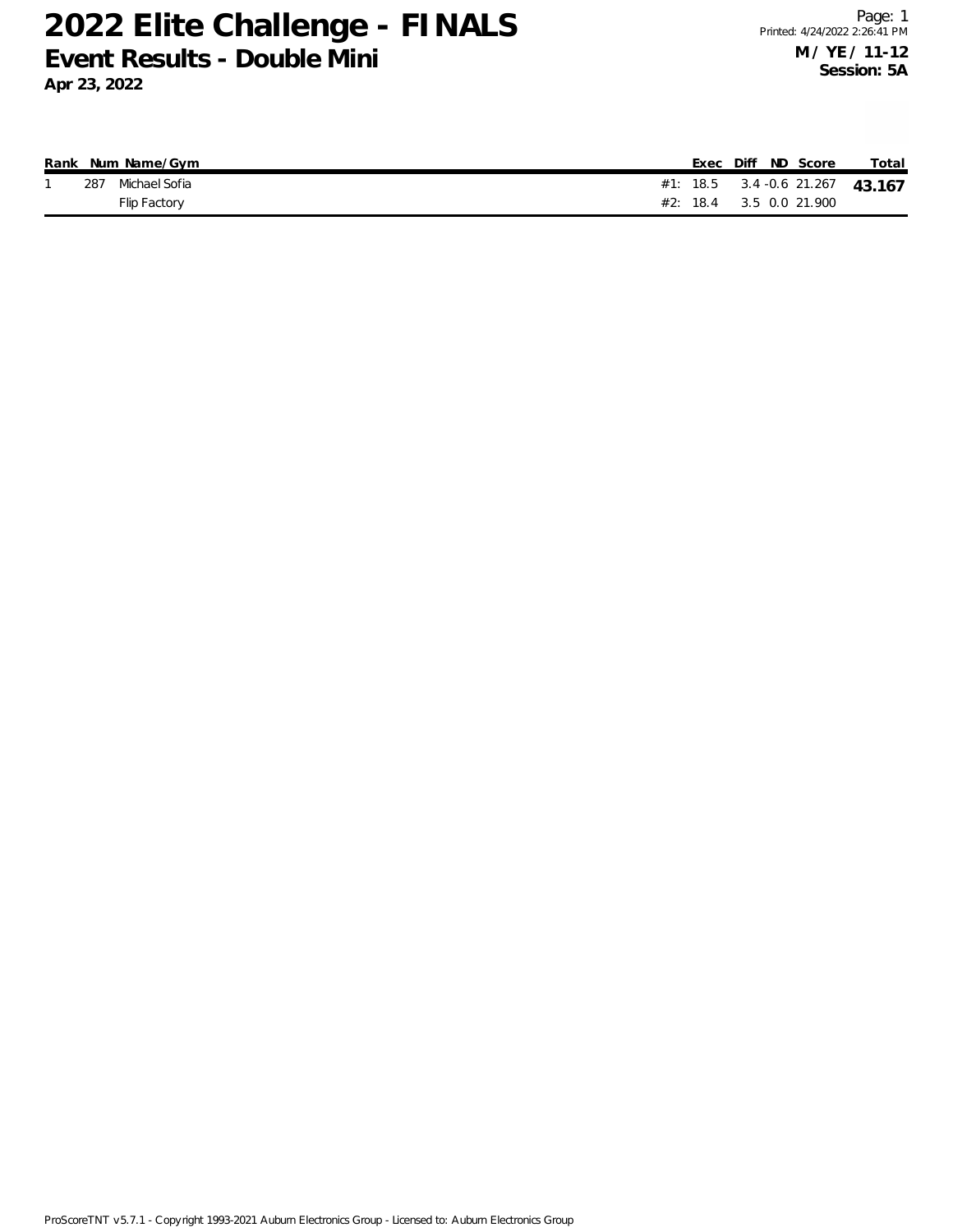**Apr 23, 2022**

| Rank |     | Num Name/Gym                                   |     | Exec                 | Diff | ND Score                                 | Total  |
|------|-----|------------------------------------------------|-----|----------------------|------|------------------------------------------|--------|
|      | 291 | Mick Seyler<br>Southlake Gymnastics Academy    |     | #1: 18.5<br>#2: 18.5 |      | 7.6 -0.8 25.267<br>6.0 0.0 24.533        | 49.800 |
| 2    | 289 | Nate Erkert<br><b>High Energy Gymnastix</b>    |     | #1: 18.2<br>#2: 18.5 |      | $6.0 - 0.6$ 23.600<br>$6.0 - 0.6$ 23.933 | 47.533 |
| 3    | 290 | West Fowler<br>Panhandle Perfection Gymnastics |     | #1: 18.7<br>#2: 18.3 |      | 5.6 0.0 24.267<br>4.8 0.0 23.133         | 47.400 |
| 4    | 294 | Luke Todd<br><b>Culprit Athletics</b>          |     | #1: 17.6<br>#2: 18.0 |      | $5.2 -0.6$ 22.200<br>6.0 0.0 24.000      | 46.200 |
| 5    | 298 | Sebastian Ramberg<br>World Elite               |     | #1: 18.4<br>#2: 18.5 |      | 4.4 -0.6 22.200<br>4.3 0.0 22.833        | 45.033 |
| 6    | 295 | Joseph Borders<br><b>Champions Westlake</b>    |     | #1: 18.3<br>#2: 13.7 |      | 4.4 0.0 22.667<br>0.7 0.0 14.367         | 37.034 |
| 7    | 296 | Oliver Czekmany<br>World Elite                 | #1: | 0.0<br>#2: 18.5      |      | $0.0$ _._ 0.000<br>$4.4 - 0.6$ 22.333    | 22.333 |